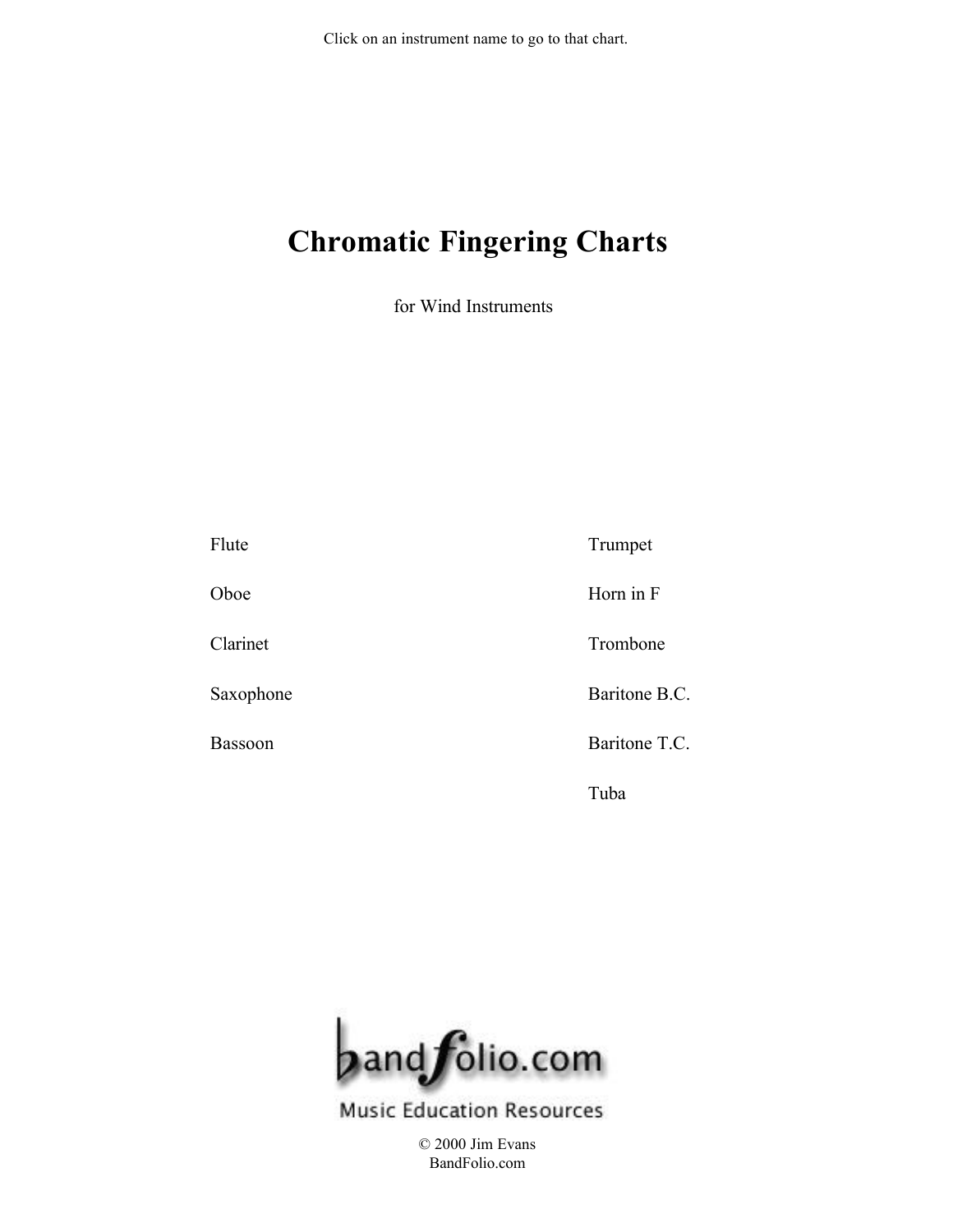### <span id="page-1-0"></span>**Flute**

### [Fingering Chart](#page-0-0)

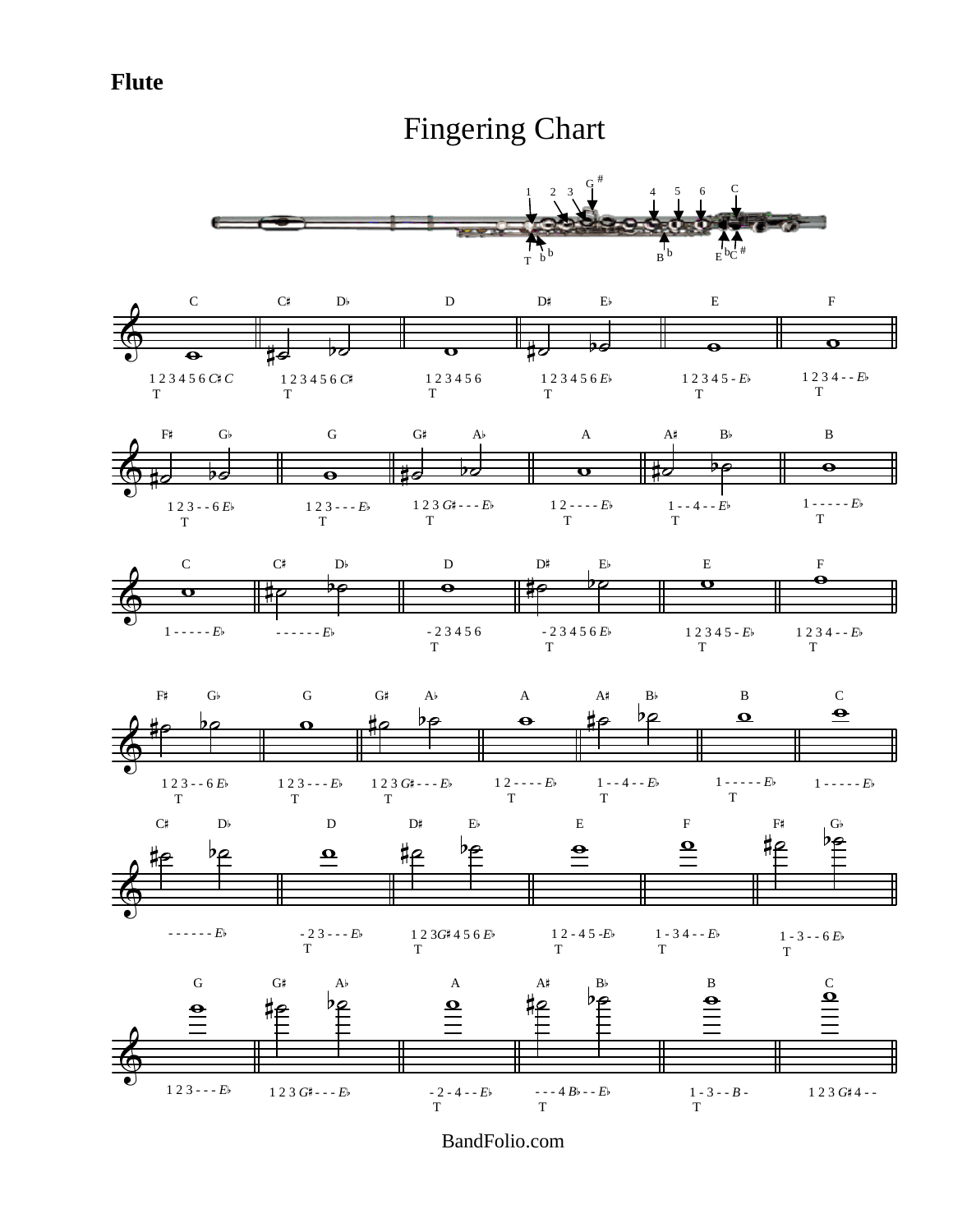Oboe

# **Fingering Chart**

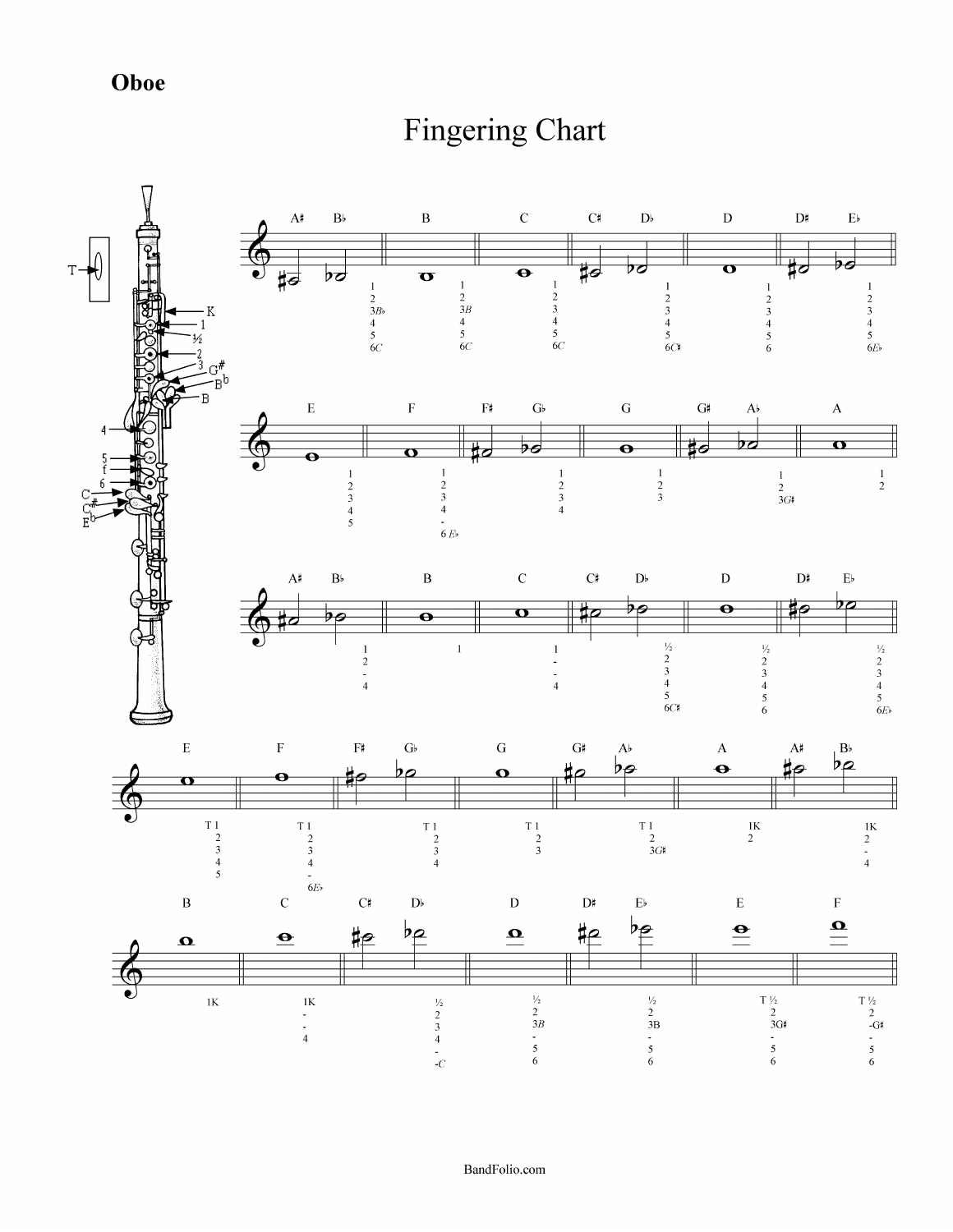### <span id="page-3-0"></span>**Clarinet in B**b

### [Fingering Chart](#page-0-0)

*\* denotes alternate fingering*

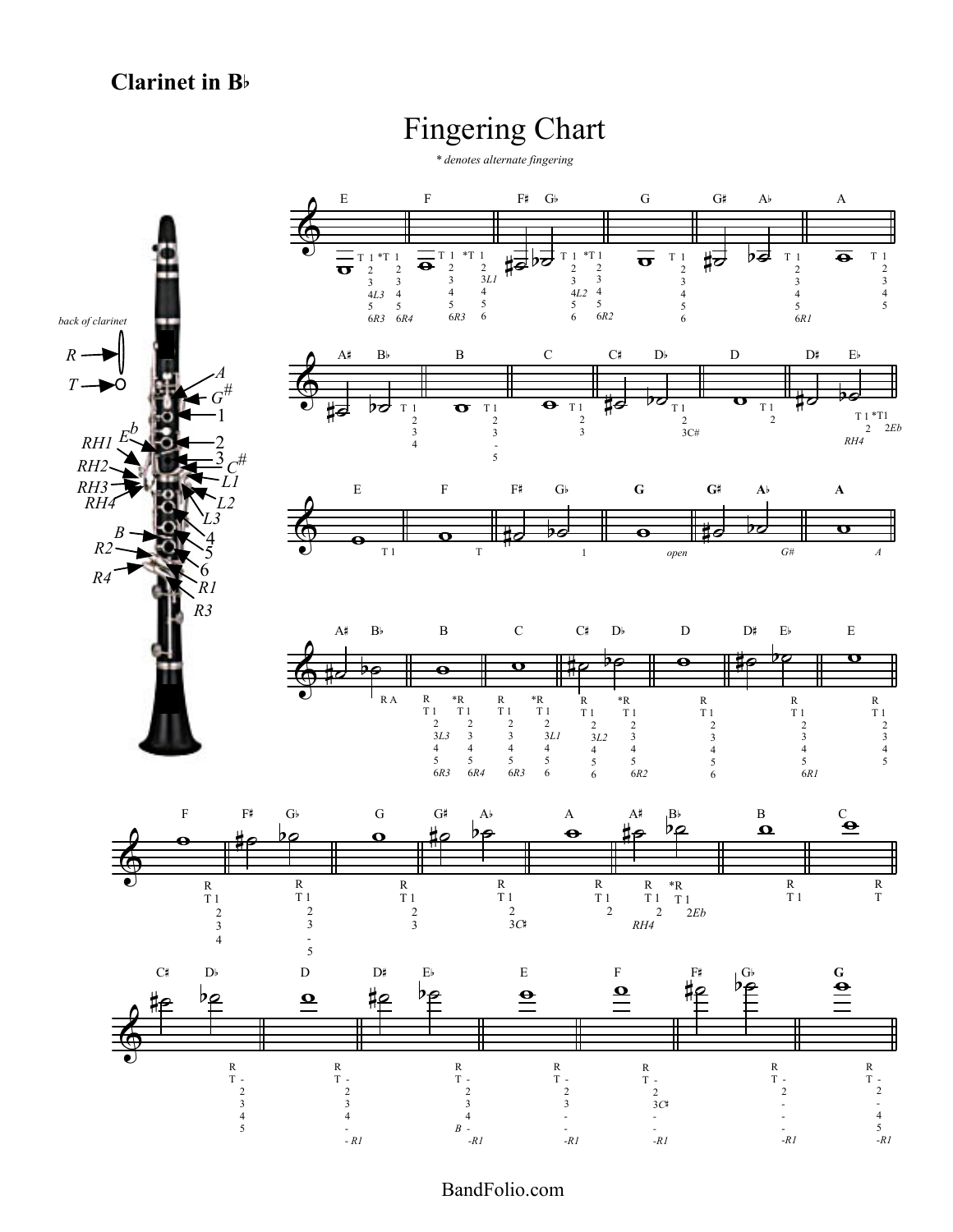<span id="page-4-0"></span>**Soprano Saxophone Alto Saxophone Tenor Saxophone Baritone Saxophone**

## [Fingering Chart](#page-0-0)

*\* denotes alternate fingering*

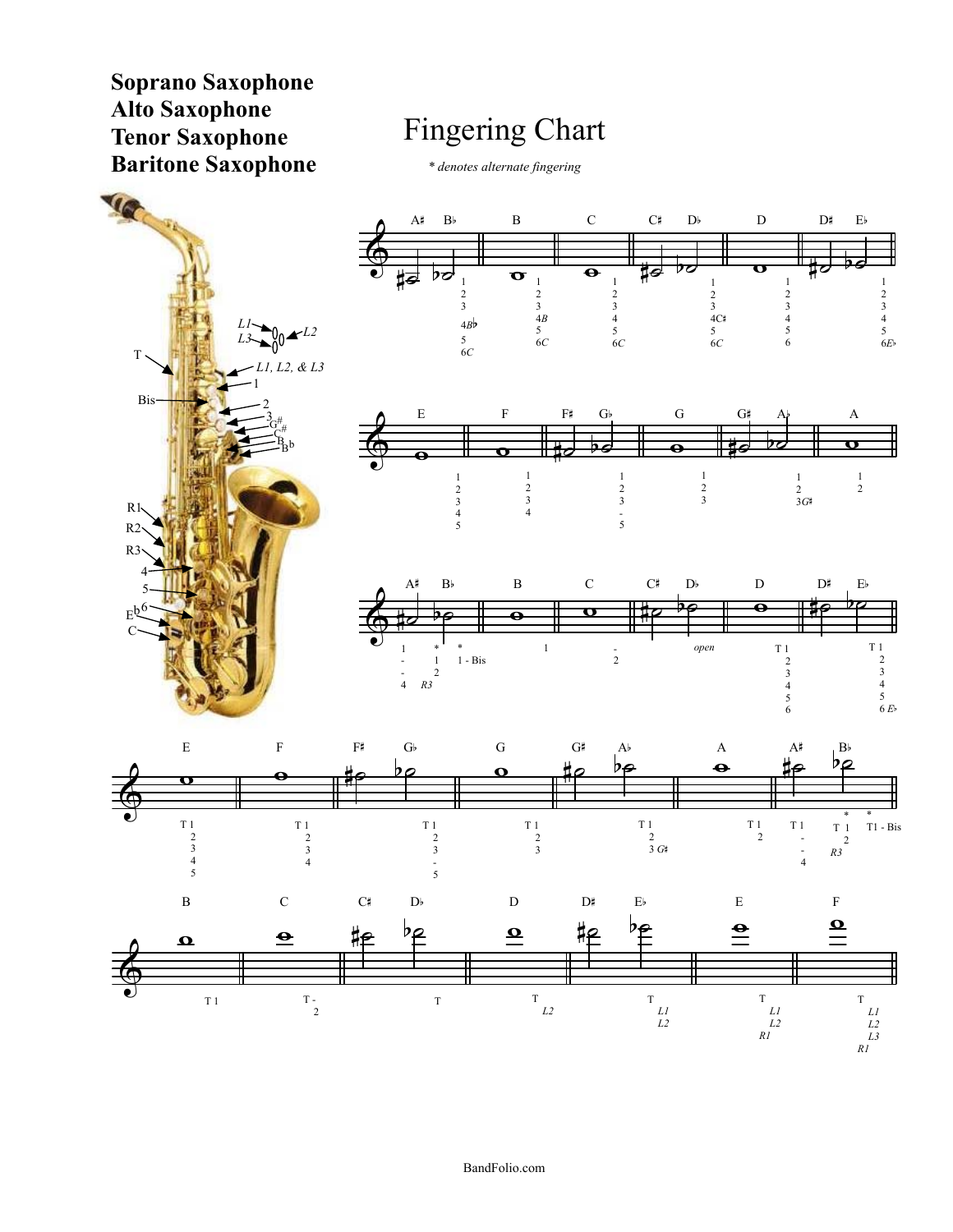**Bassoon** 

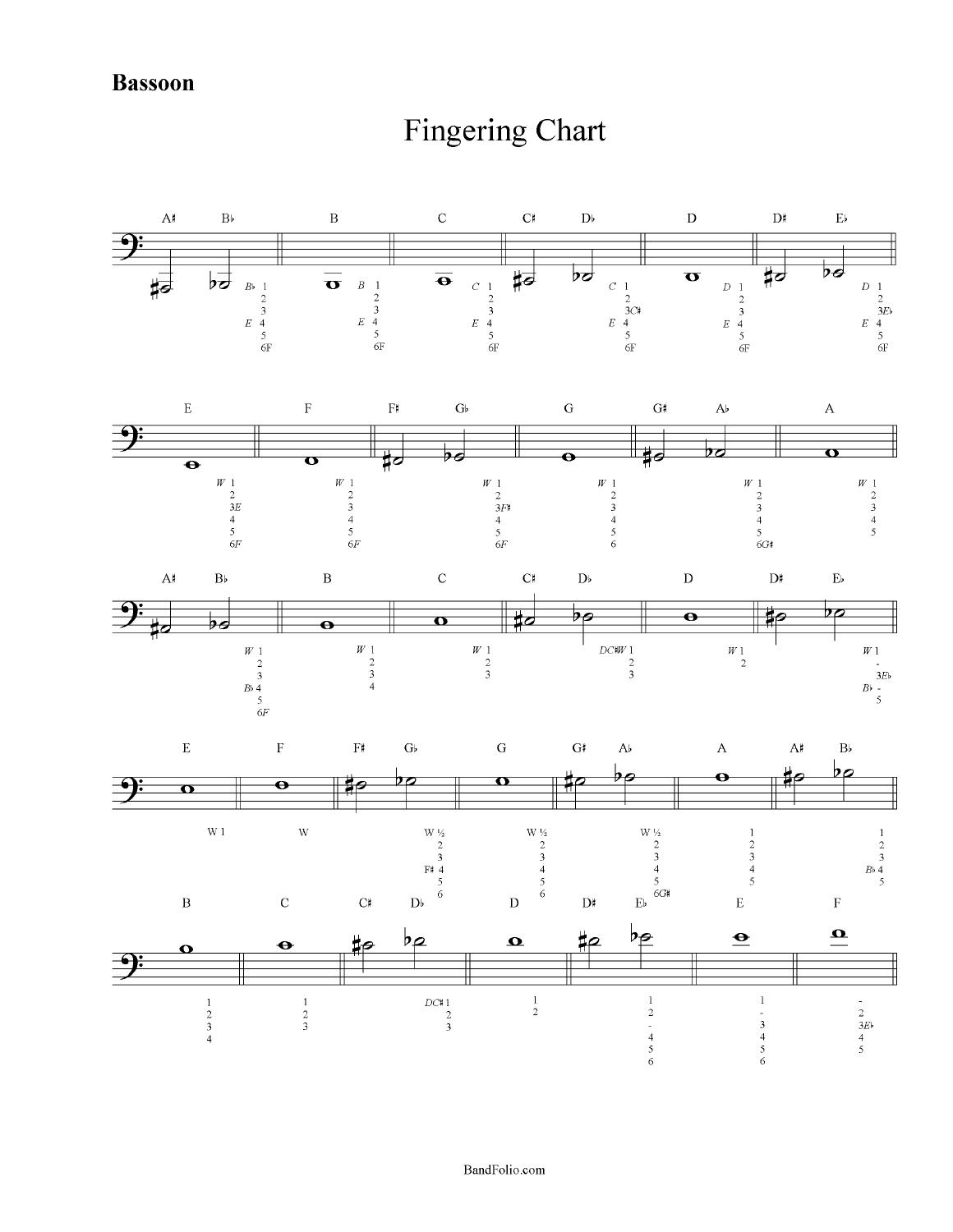<span id="page-6-0"></span>**Trumpet** (Cornet)











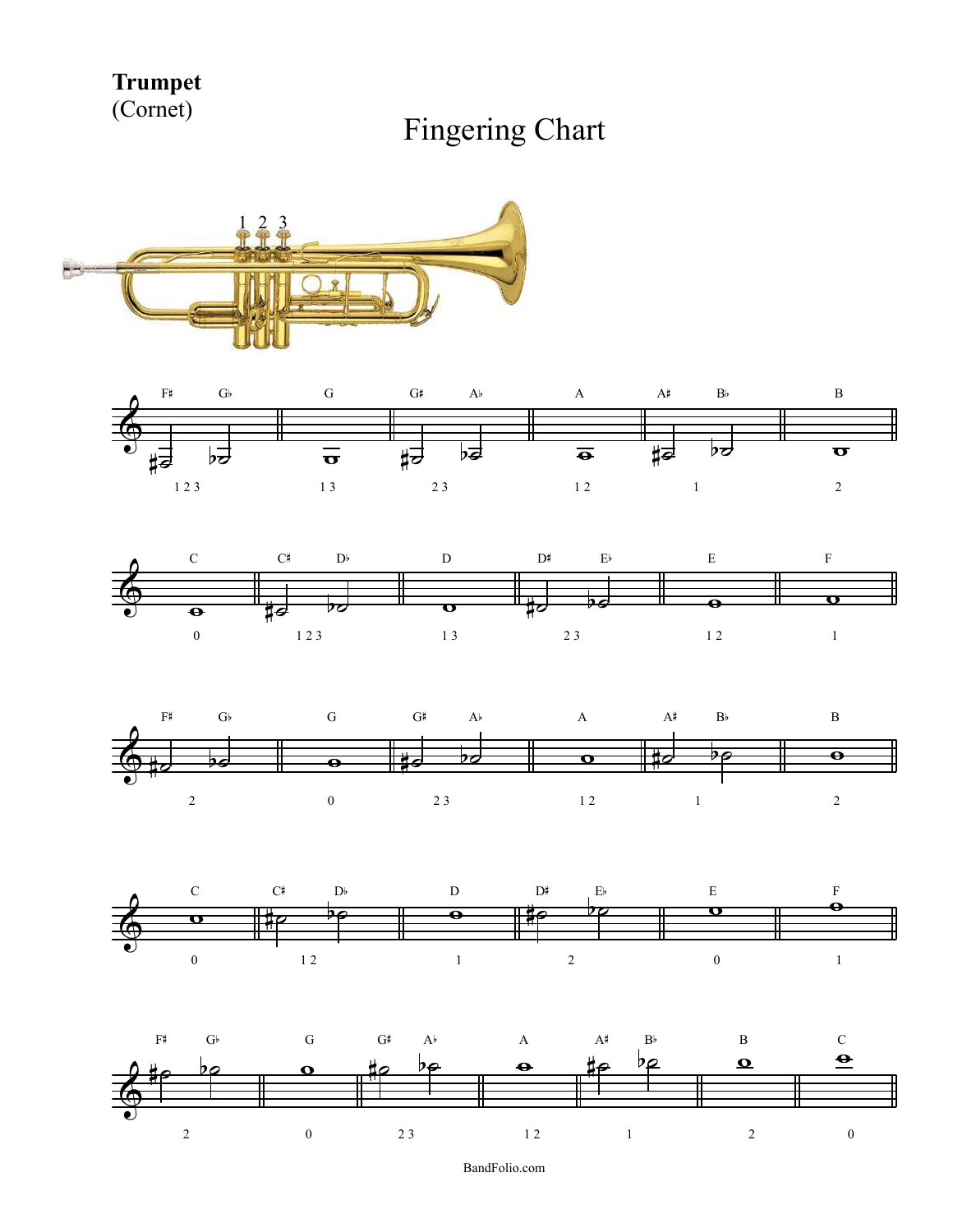Horn in F

# **Fingering Chart**

If you do not have a thumb key, use the secondary fingerings.









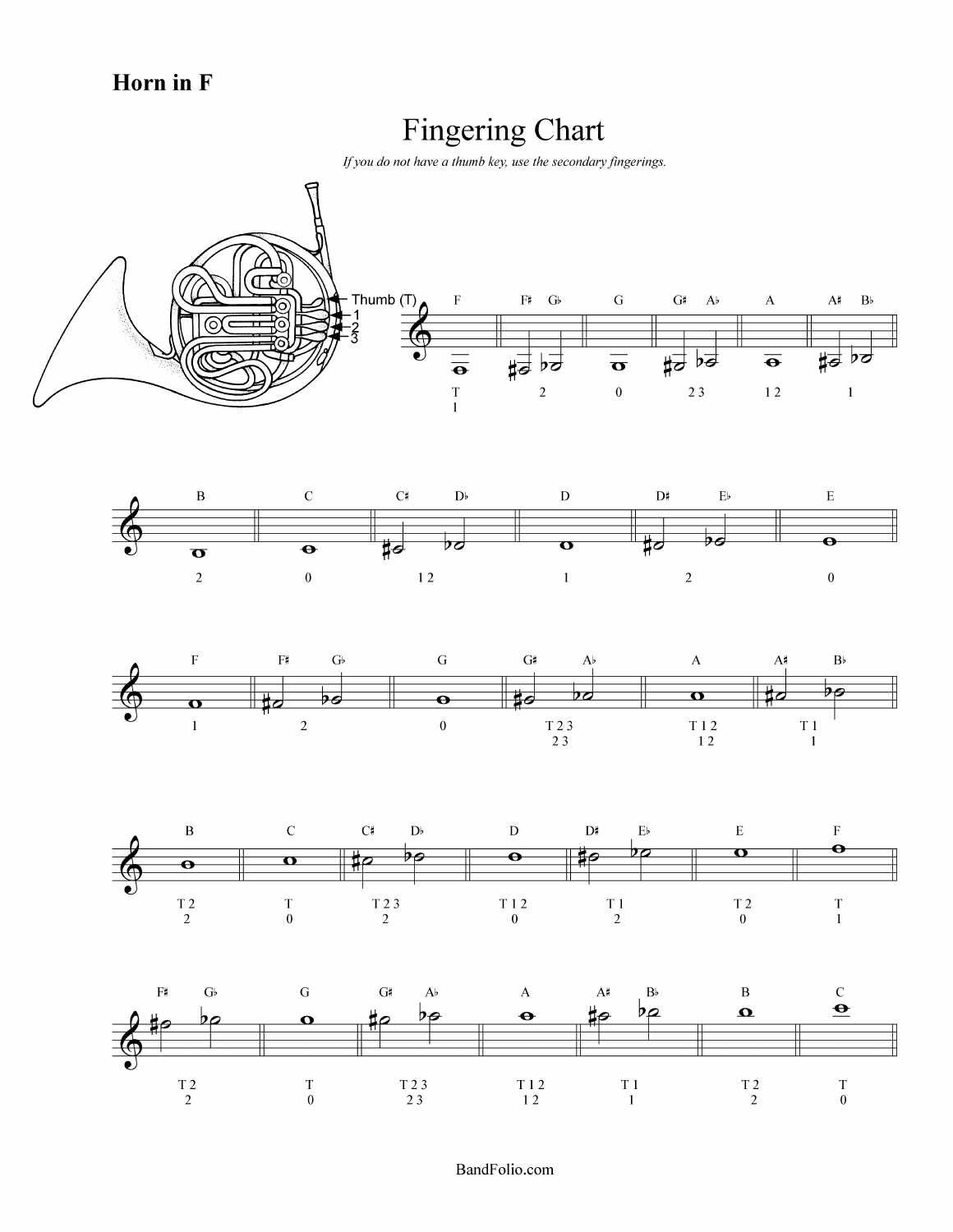#### **Trombone**

## **Positioning Chart**

\*If your instrument has a thumb trigger, use the second position where where two positions are indicated.

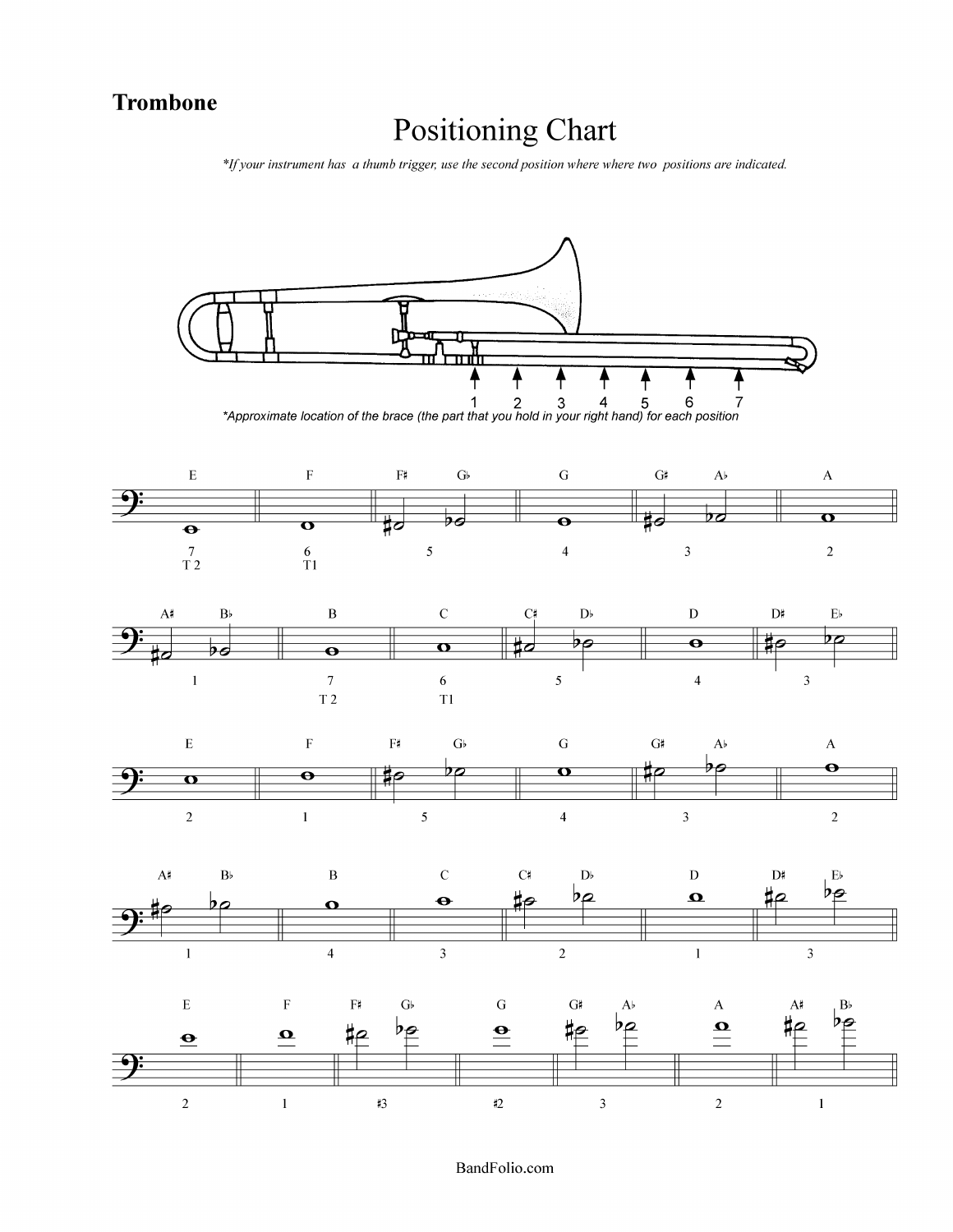*\*If yout instrument has four valves, use the second fingering on notes that have two fingerings.*

<span id="page-9-0"></span>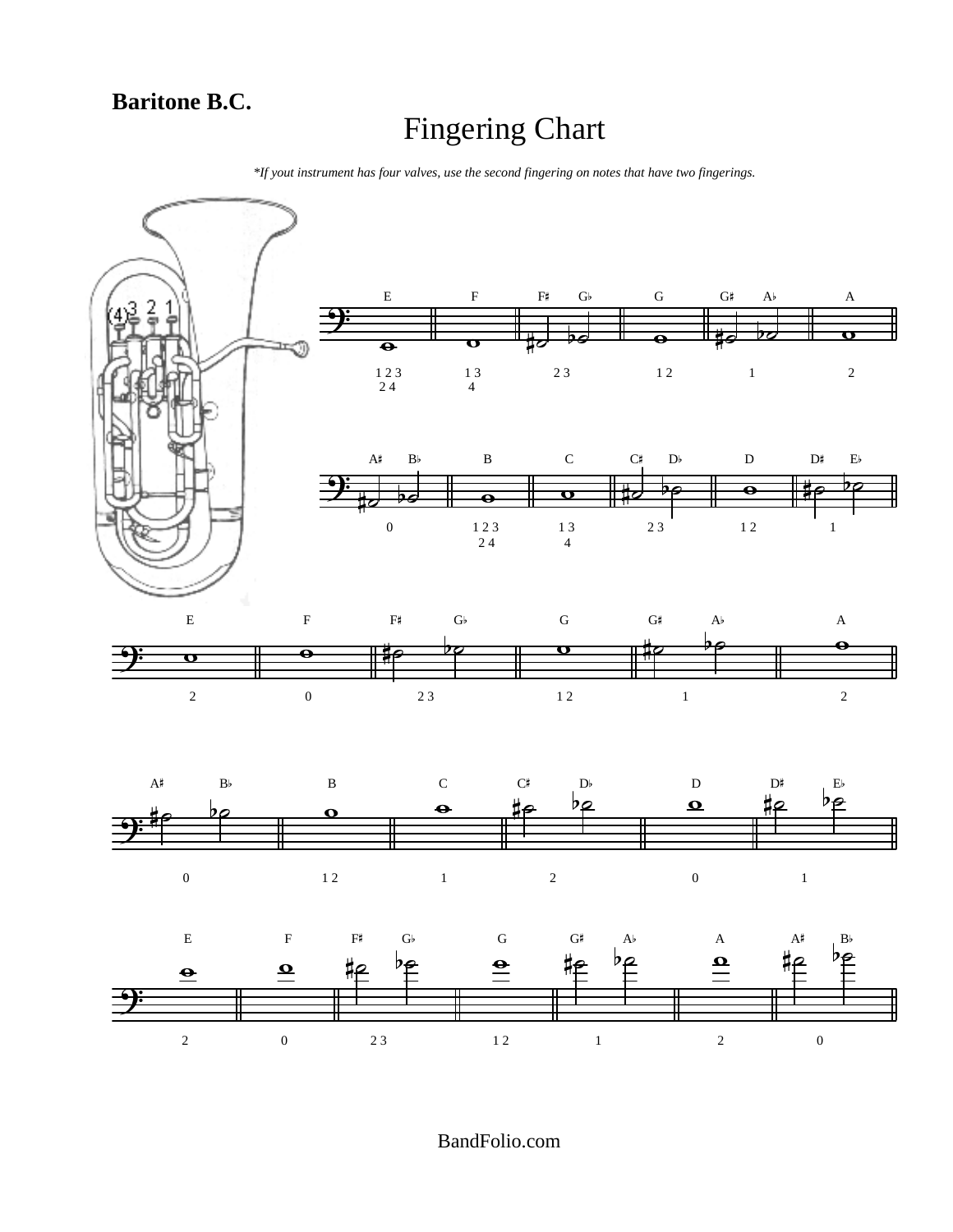*\*If yout instrument has four valves, use the second fingering on notes that have two fingerings.*

<span id="page-10-0"></span>